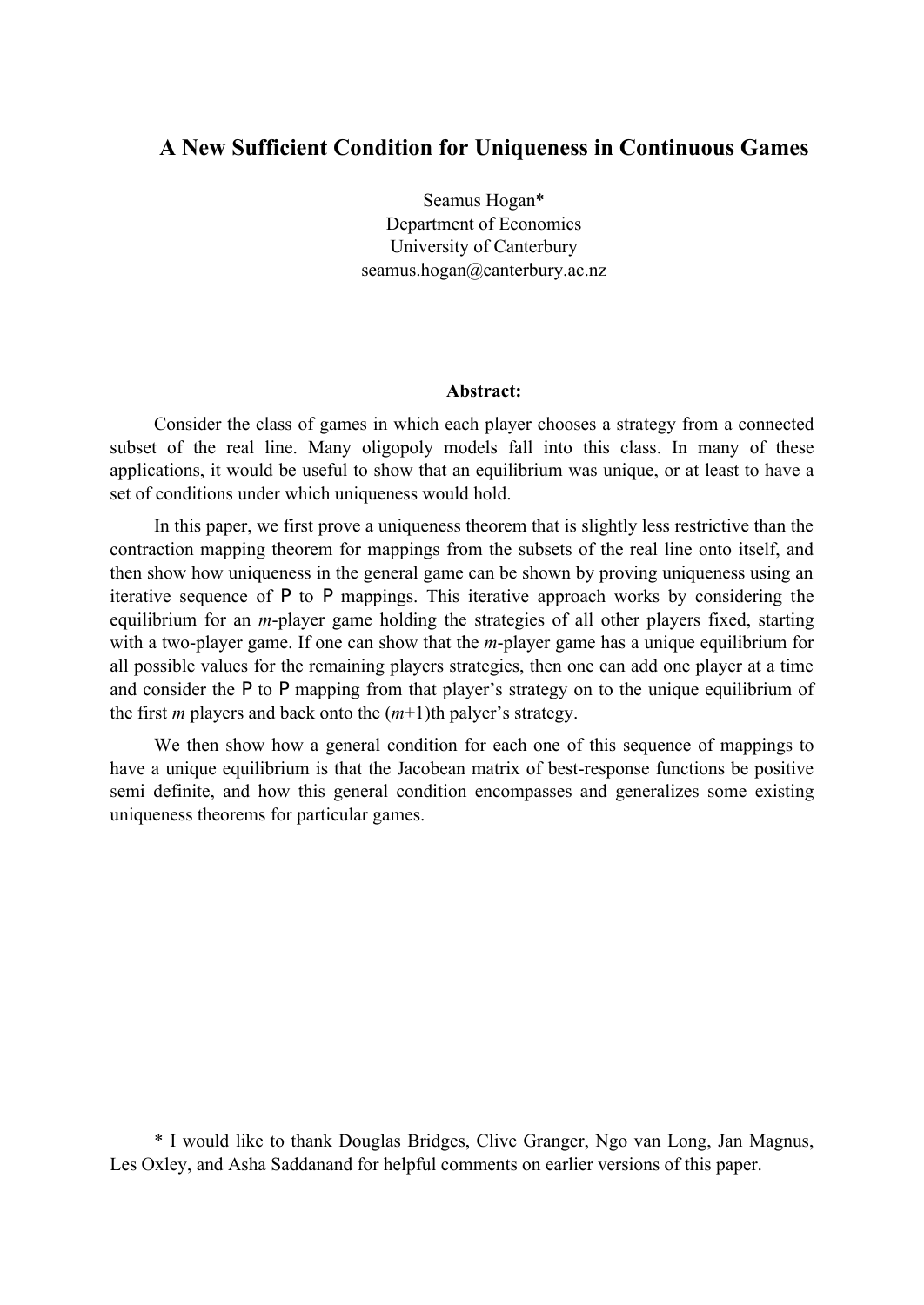## **A New Sufficient Condition for Uniqueness in Continuous Games**

#### **1. Introduction:**

 $\overline{a}$ 

Many oligopoly models fall into the class of continuous games in which each player chooses a strategy from a connected subset of the real line. For example, in Cournot models, each firm chooses a quantity to produce, in product differentiation models firms typically choose a price, and so on. Existence of a Nash equilibrium in pure strategies in such models are generally shown by means of the Brouwer or Kakutani fixed-point theorems. In many of these applications, it would be useful to show that an equilibrium was unique, or at least to have a set of easy-to-apply conditions under which uniqueness would hold.

There are a number of uniqueness conditions that have been found for particular subsets of this general class of models.<sup>1</sup> Generally, these involve a trade-off between generality and ease of application. For instance, the classic paper by Rosen (1965) offers a general sufficient condition for uniqueness in a wide class of games that encompasses the class considered in this paper, but the condition is quite opaque and hence difficult to apply directly to particular applications. At the opposite end of the generality-usability continuum, are uniqueness conditions that are specific to particular applications. For instance, conditions for a unique equilibrium in the Cournot quantity-setting oligopoly model have been derived by Szidarovszky and Yakowitz (1977), Gaudet and Salant (1991), and Long and Soubeyran (2000).

One of the most useful general ways of showing uniqueness is through the contraction mapping theorem. The contraction mapping theorem provides a quite general condition for there to be a unique fixed point, with the added benefit that it guarantees existence without the requirements that the space being mapped onto itself be convex or bounded. To be useable, however, one needs to show that the particular mapping for which a fixed point defines an equilibrium constitutes a contraction mapping, a task that is not always straightforward.

In this paper, we derive a variant of the contraction mapping theorem, and present an approach in which this variant is applied iteratively to the class of games outlined above to derive an easy-to-apply uniqueness condition defined in terms of the slopes of the players' best-response functions. This uniqueness condition encompasses and generalises a number of existing uniqueness conditions.

In the next section, we present the contraction mapping theorem and a related, lessrestrictive theorem for the special case of a mapping from a subset of the real line onto itself. Section 3 lays out the general problem and shows by example why the conventional characterisation of an equilibrium as a fixed point of an  $R^n$ -to- $R^n$  mapping is too restrictive. Sections 4 shows how an equilibrium in the general game can be defined in terms of a sequence of contraction mappings involving R-to-R mappings; Section 5 then shows how the uniqueness condition derived iteratively in this way can be represented in terms of the slopes of the best-response functions of each player. Finally, Section 6 shows how this general uniqueness condition encompasses and generalises many existing results.

<sup>1</sup> A good survey of the existing uniqueness theorems is contained in Cachon and Netessine (2004).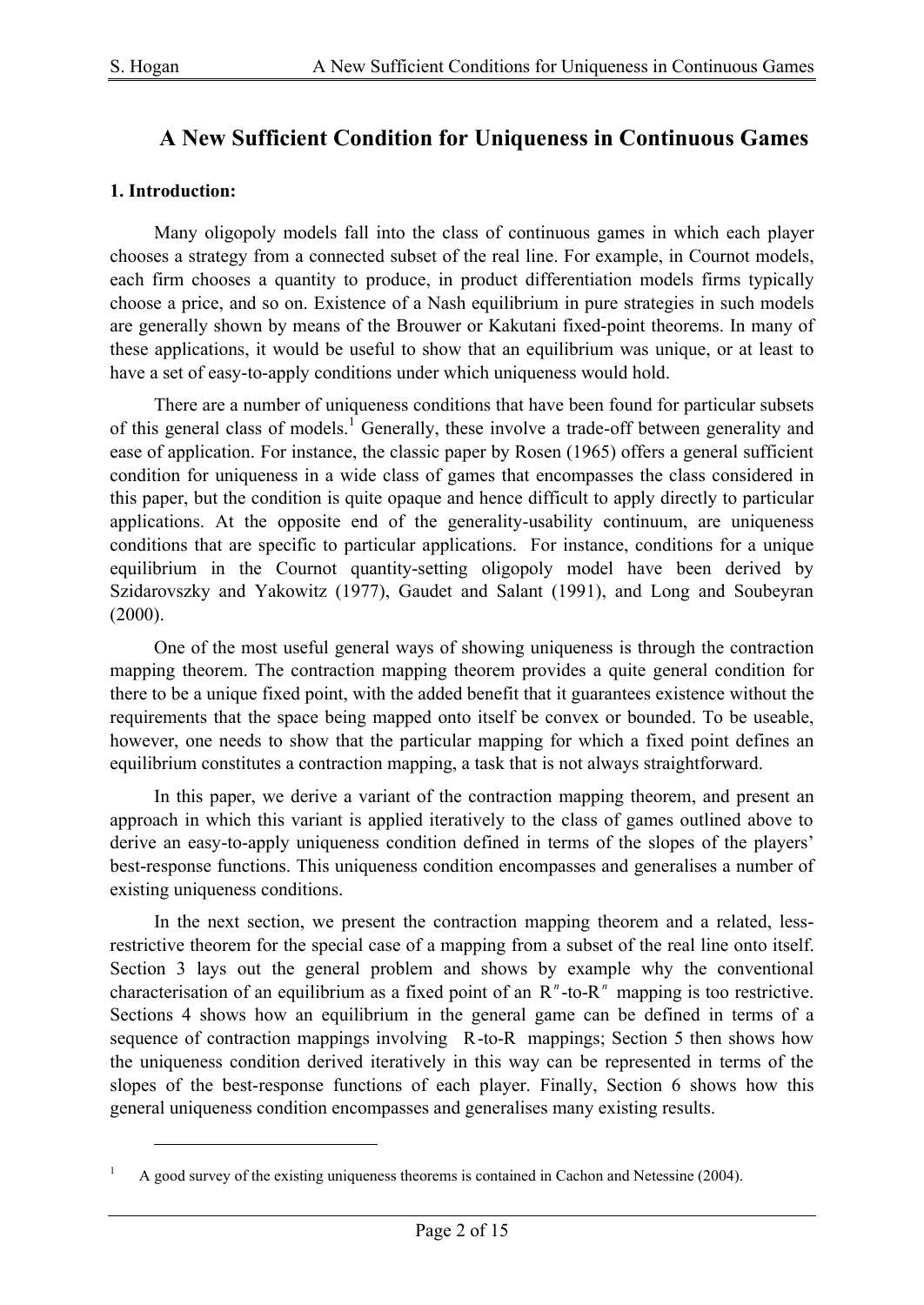#### **2. The Contraction Mapping Theorem and a Related Result.**

#### *A. The Contraction Mapping Theorem in Euclidean Space.*

Typically in oligopoly models, the existence of an equilibrium is proved by showing the existence of a fixed point in a mapping from a subset of Euclidean space onto itself. Let X be a subset of  $\mathbb{R}^n$ , and let  $f: X$  a X be a single-valued function mapping X onto itself. In this context, the definition of a contraction mapping and the contraction mapping theorem are as follows:

#### **Definition 1:**

If there exists  $b \in (0,1)$  and a norm  $\|\mathbf{x}\|$  such that

 $||f(y) - f(x)|| \le b ||y - x|| \qquad \forall x, y \in X,$  (1)

then  $f$  is a contraction mapping.

#### **Theorem 1 (The Contraction Mapping Theorem):**

If X is a closed subset of  $R<sup>n</sup>$  and *f* is a contraction mapping, then

- a) (existence and uniqueness) there exists a unique fixed point *x*\*∈X such that  $f(x^*) = x^*$ ,
- b) (convergence) for any  $x \in X$  and  $n \ge 1$ ,  $||f^{n}(x) x^*|| \le b^n ||x x^*||$ .

The contraction mapping theorem has three advantages over the Brouwer or Kakutani fixed point-theorems if a contraction mapping can be shown to exist: First, and most importantly, it shows uniqueness as well as existence; second, it does not require that the set X be bounded; and third, it has the convergence property.

The convergence property implies that the unique fixed point can easily be found numerically. It can be useful in a game-theoretic context if we imagine the Nash equilibrium to be one iteration of a repeated game, as it suggests that the Nash-equilibrium outcome can be stable in the sense that if every period each player chooses the best response to the previous-period strategies of the other players, the game will converge to the unique equilibrium.

Such dynamic interpretations of a static equilibrium are not always appropriate, however, and numerical solveability is not often important. If we only require existence and uniqueness and not convergence, we can, in principle, relax Condition (1). We do this below for the case of case of R-to-R mappings.

## *B. The Contraction Mapping Theorem in*  $R^1$ *Space.*

In this paper, we show how existence of an equilibrium that is a point in Euclidean *n* space, can be represented as a set of fixed points of a sequence of mappings from the real line onto itself. For R-to-R mappings, the natural norm to use is the absolute value,  $||x|| = |x|$ , and the definition of a contraction mapping becomes as follows: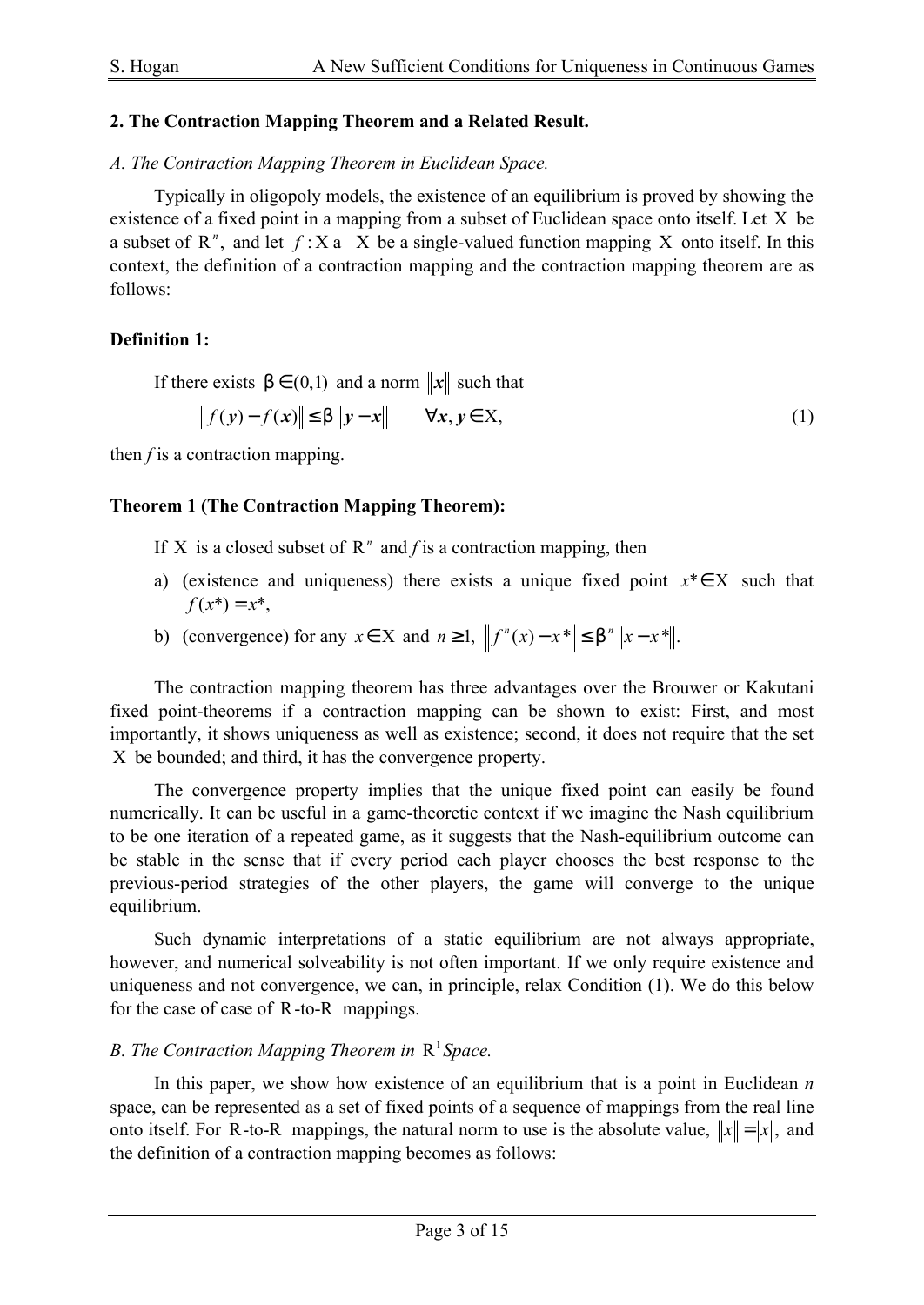#### **Definition 2:**

If there exists  $b \in (0,1)$  such that

$$
\frac{|f(y) - f(x)|}{|y - x|} \le b \qquad \forall x, y \in X,
$$
\n(2)

then  $f$  is a contraction mapping.

In words, this says that the straight line between any two points on the graph of the function, must have a slope in the interval  $(-1,1)$ . If, we don't require the convergence property, we only require that the slope be less than 1. We will define such a function as a "quasi-contraction mapping".

#### **Definition 3:**

If there exists  $b \in (0,1)$  such that

$$
\frac{f(x) - f(y)}{x - y} \le b \qquad \forall x, y \in X,
$$
\n(3)

then *f* is a quasi-contraction mapping.

This gives us the following variant of the contraction mapping theorem:

#### **Theorem 2:**

If X is a closed subset of R and *f* is a quasi-contraction mapping, then there exists a unique fixed point,  $x^* \in X$ , such that  $f(x^*) = x^*$ .

#### **Proof:**

First we show that a fixed point must exist. For any  $x_0 \in X$ , we have  $f(x_0) \ge x_0$ , or  $f(x_0) \le x_0$ . If  $f(x_0) \ge x_0$ , then define,

$$
y_0 = \begin{cases} \max\left\{x \mid x \in X\right\} & \text{if } X \text{ is bounded above} \\ \frac{f(x_0) - b x_0}{1 - b} & \text{otherwise} \end{cases} \tag{4}
$$

If X is not bounded above, we have, from  $(3)$  and  $(4)$ ,

$$
f(y_0) - f(x_0) \le b(y_0 - x_0)
$$
  
\n
$$
\Rightarrow \quad f(y_0) \le b y_0 + f(x_0) - b x_0
$$
  
\n
$$
\Rightarrow \quad f(y_0) \le y_0.
$$

If X is not bounded above, we have directly that

$$
f(y_0) \le y_0.
$$

By the intermediate value theorem, therefore, there exists  $x^* \in [x_0, y_0]$  such that  $f(x^*) = x^*$ . A similar argument holds if  $f(x_0) \le x_0$ .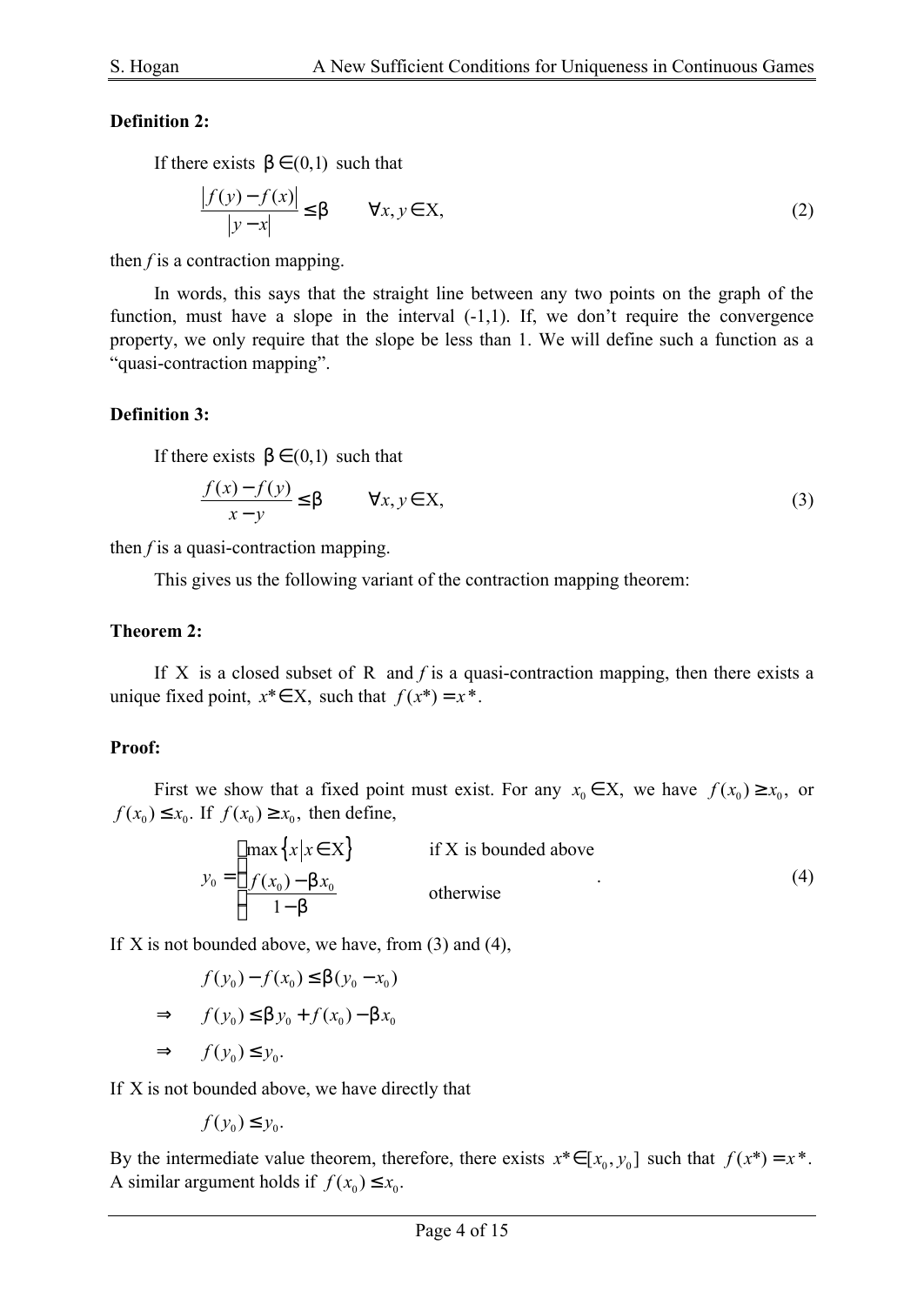To show uniqueness, let  $x^* \in X$  be a fixed point of *f*. Then,  $\forall x > x^*$ ,

$$
\frac{f(x) - f(x^*)}{x - x^*} \le b < 1
$$
\n
$$
\Rightarrow \quad f(x) - f(x^*) \le b(x - x^*) < x - x^*
$$
\n
$$
\Rightarrow \quad f(x) - x < f(x^*) - x^* = 0.
$$

Thus any fixed point of *f* must be the maximum fixed point, implying that only one can exist.

Ω

Finally, if, in addition to the above assumptions, we assume that  $X$  is a connected subset of R and that  $f$  is differentiable almost everywhere, then Condition  $(2)$  is equivalent to the following:

a) 
$$
f
$$
 is continuous over X,  
b)  $|f'(x)| \le b \quad \forall x \in X$  where  $f$  is differentiable. (5)

Similarly, Condition (3) is equivalent to the following:

a) 
$$
f
$$
 is continuous over X, (6)

b) 
$$
f'(x) \le b \quad \forall x \in X \text{ where } f \text{ is differentiable.}
$$

This gives the general uniqueness theorem we shall use in this paper:

#### **Theorem 3:**

Let X be a closed, connected subset of R, and let  $f$  be a single-valued continuous function from X onto itself that is differentiable almost everywhere. Then if, for some  $b \in (0,1)$ 

a)  $f'(x) < b$   $\forall x \in X$  where *f* is differentiable,

there exists a unique fixed point  $x^* \in X$  such that  $f(x^*) = x^*$ .

If in addition, we have

b)  $f'(x) > -b$   $\forall x \in X$  where *f* is differentiable,

then the fixed point is stable in the sense that for any  $x \in X$  and  $n \ge 1$ ,  $f^{n}(x) - x^{*} \leq b^{n} |x - x^{*}|.$ 

In the next section we show how the contraction mapping theorem in  $R<sup>n</sup>$  space is used to establish uniqueness in the class of games considered in this paper, and show by example why we seek to reduce the problem to one involving R-to-R mappings.

#### **3. The General Problem:**

#### *A. Notation:*

Imagine that there are *n* players. We employ the following notation. The strategy space for each player *i* is  $X_i$ , and the set of all possible combinations of strategies for all players is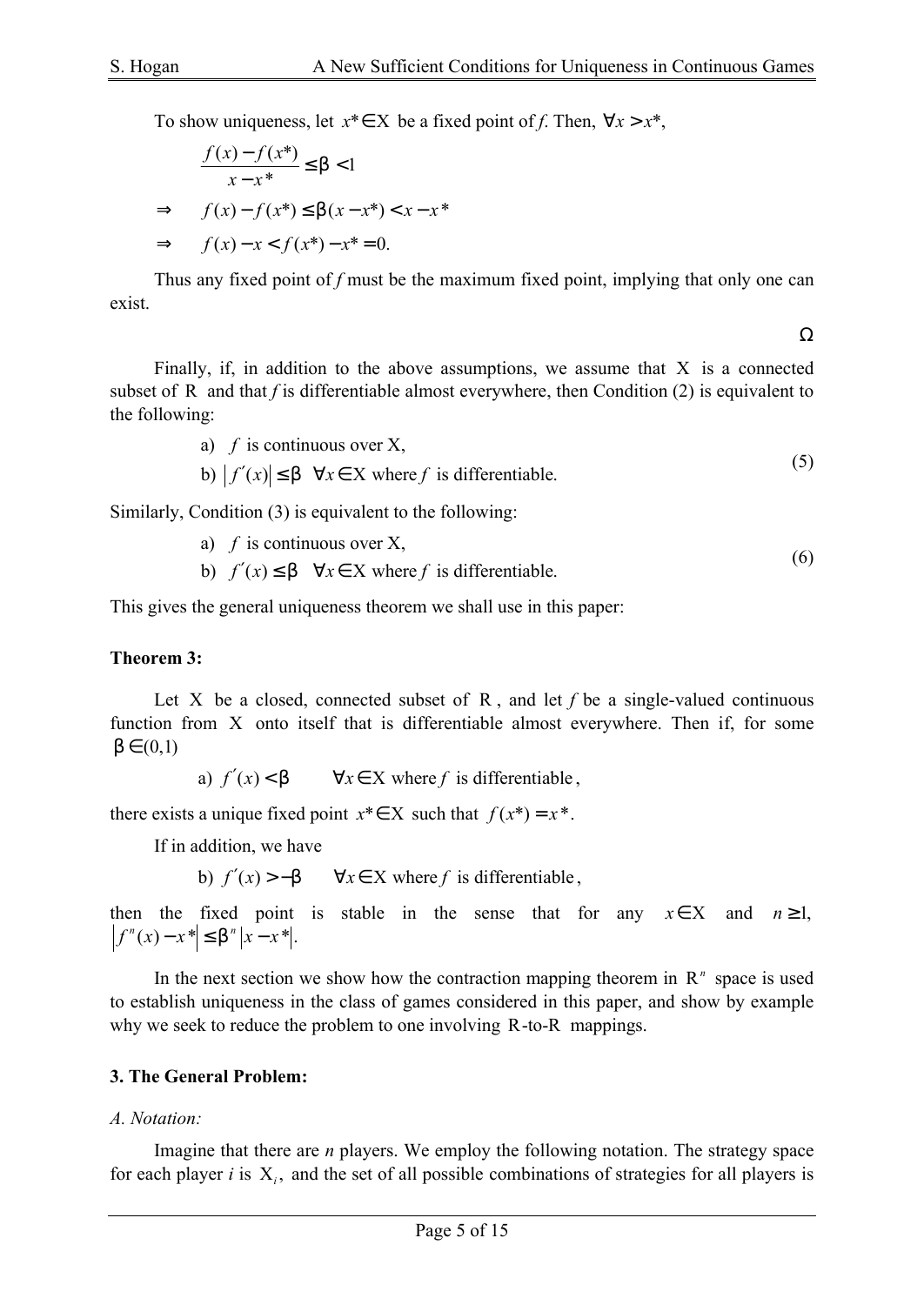$X^n$ . Let  $x_i \in X_i$  denote a strategy for player *i* and let  $\mathbf{x} = (x_1, \dots, x_n) \in X^n$  $x = (x_1, \dots, x_n) \in X^n$  denote a strategy combination for all players. Rather than specify the payoffs for each player, we will express everything in terms of the best-response functions. Let  $x_{-i}$  denote the (n-1)-vector of strategies of all players other than player *i*, and let  $f_i(\mathbf{x}_{-i})$  be the best-response of player *i* to this combination of strategies of the other players.

We impose the following restrictions on this general set-up:

#### **Assumption 1:**

a) For each *i*,  $X$ *i* is a connected subset of the real line;

b) for each  $i$ ,  $f_i$  is continuous, single-valued, and differentiable almost everywhere over  $X^n$ .

We do not require that the  $f_i$  be fully differentiable so that the model will be able to handle non-differentiabilities that can arise from boundary solutions to an individual player's optimisation problem. For ease of exposition, however, when presenting expressions involving derivatives we will omit the repeated caveat, " $\forall x \in X^n$  where f is differentiable", but this is implied.

Proofs of existence of an equilibrium in this class of games typically proceed by defining the aggregate best-response function,  $f: X$  a X where  $f = (f_1, f_2, \dots, f_n)$ , so that a Nash equilibrium in pure strategies is a fixed point of *f* and vice versa, and then appealing to the Brouwer fixed-point theorem. We want to find sufficient conditions for *f* to have a unique fixed point. For this, it would be sufficient to show that  $f$  is a contraction mapping. This, however, would be too restrictive. This is illustrated by the following simple example.

#### *B. A Numerical Example:*

Consider a Cournot game in which the *n* players are firms choosing the quantity to produced taking the quantity produced by each of the other *n*-1 firms as given. Assume that the market inverse demand curve is linear, and that each firm has a constant marginal cost of production. The linear structure satisfies the conditions required for uniqueness by Szidarovszky and Yakowitz (1977) amongst others.

To see whether the aggregate best-response function constitutes a contraction mapping, we need to define a norm. Rather than choosing a particular norm, we will consider any *p*-norm of the form

$$
\|\mathbf{x}\|_{p} = \left(\sum_{i=1}^{n} (|x_{i}|)^{p}\right)^{\frac{1}{p}}
$$
 for some real number  $p \ge 1$ .

Now consider some initial vector of outputs,  $x = (x_1, \dots, x_n)$ , and a second vector,  $y = (y_1, \ldots, y_n)$ , where all outputs have been perturbed by the same constant, d.  $y_i = x_i + d \quad \forall i$ . The *p*-norm for this perturbation is

$$
\left\|\mathbf{y}-\mathbf{x}\right\|_p=n^{1/p}\mathsf{d}.
$$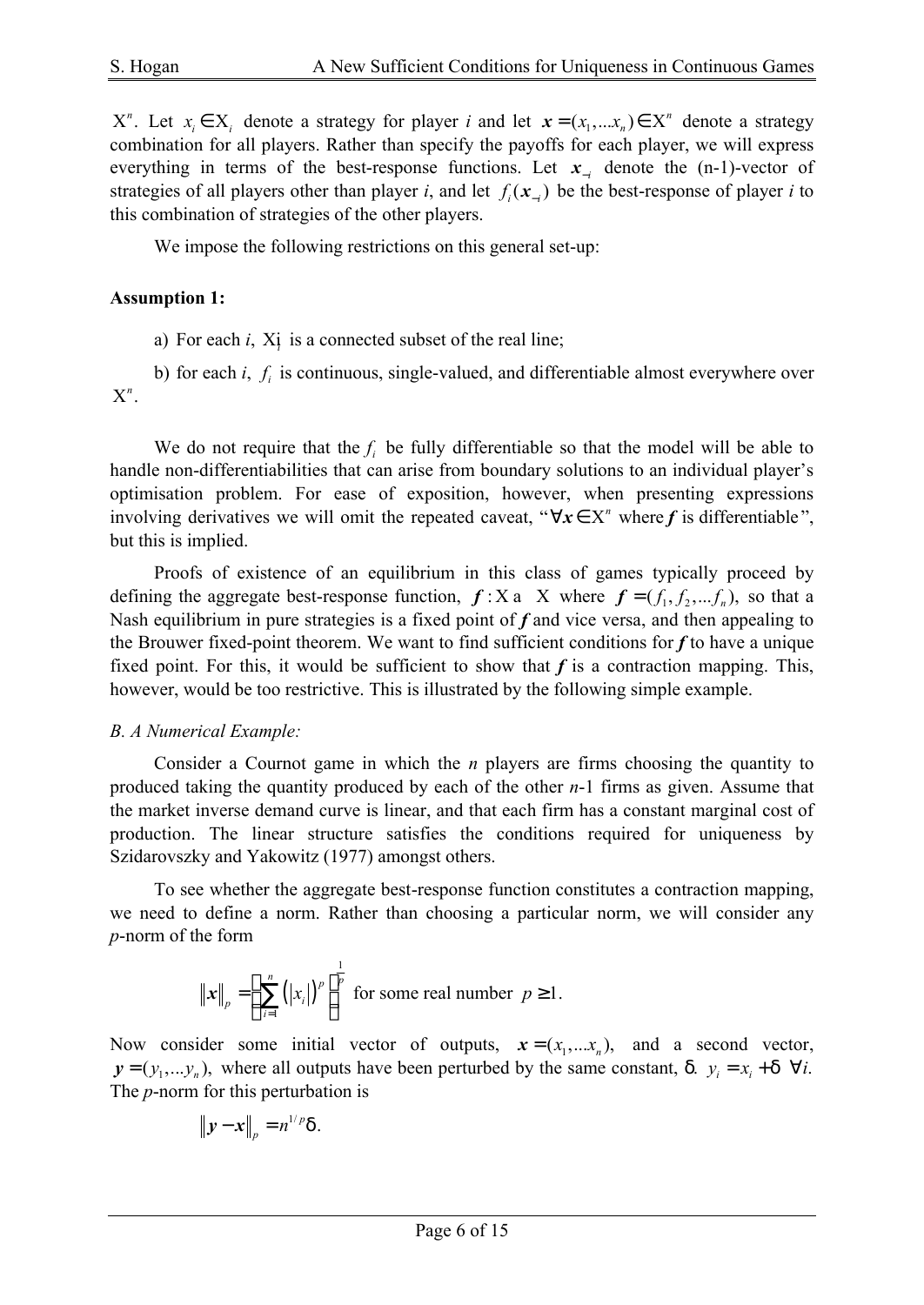The linear Cournot game produces linear best-response functions in which, at interior solutions,  $\partial x_i / \partial x_j = -0.5 \quad \forall i, j \neq i$ . We therefore have  $f_i(x_{-i}) = x_i - 0.5(n-1)d$ , and hence

$$
||f(y)-f(x)||_p = n^{1/p} 0.5(n-1)d.
$$

For any *n*>2, therefore, we have

$$
\left\|f(y)-f(x)\right\|_p \ge \left\|y-x\right\|_p
$$

and hence *f* is not a contraction mapping for any *p*-norm.

What this example shows is that if we wish to use the contraction mapping theorem to show uniqueness in a class of models that encompasses this standard example, we will need to use a different function than  $f$  for which a fixed point defines an equilibrium. In the next section, we develop an approach that enables us to transform the problem so that an equilibrium is a fixed point in a mapping from a subset of the real line onto itself.

#### **4. An Alternative Approach:**

To transform the problem, we define an equilibrium iteratively, starting with 2 players and then progressively adding more in. To do this, define an *m*-equilibrium as a set of  $x_i$  such that

$$
x_i = f_i(\mathbf{x}_{-i}) \quad \forall i = 1..m,
$$

where  $m \le n$ . That is, it is a set of strategies such that the first *m* players' strategies are the best response to the strategies of *all* other players, but the remaining *n-m* players' strategies are unconstrained.

Let  $x^m$  be the vector of strategies by the first *m* firms, and let  $x^{-m}$  be the strategies of the remaining *n-m* firms when  $m < n$ . An *m*-equilibrium when  $m < n$  is therefore a Nash equilibrium in  $x^m$  taking  $x^{-m}$  as given, and the *m*-equilibrium when  $m = n$  is a Nash equilibrium of the full game. Let  $h_i^m(x^{-m})$  $h_i^m(x^{-m})$  denote an *m*-equilibrium value of  $x_i$  when  $m < n$ and let  $h^m(x^{-m})$  be an *m*-vector of those values. If there exists a unique *m*-equilibrium for each value of  $x^{-m}$ , then the function  $h^m$  is single valued and defined for all  $x^{-m}$ .

Our approach to finding sufficient conditions for a unique equilibrium is to find the conditions for a unique 2-equilibrium that holds for all values of  $x^{-2}$  and then to extend that by induction by finding conditions for there to exist a unique (*m+*1)-equilibrium that holds for all values of  $x^{-(m+1)}$  conditional on there being a unique *m*-equilibrium.

Let  $m=2$ . Define the mapping  $g_2$ : R a R as

$$
g_2(x_2, \mathbf{x}^{-2}) \equiv f_2(f_1(x_2, \mathbf{x}^{-2}), \mathbf{x}^{-2}).
$$
\n(7)

There is an equivalence between a 2-equilibrium and a fixed point of  $g_2$ . From Theorem 2, a sufficient condition for there to exist a unique 2-equilibrium is that  $g_2$  be a quasi-contraction mapping.

Now imagine that there exists a unique  $(m-1)$ -equilibrium for each value of  $x^{-(m-1)}$ . In this case, define the mapping  $g_m$ : *R* a R as

$$
g_m(x_m) \equiv f_m(\boldsymbol{h}^{m-1}(\boldsymbol{x}^{-(m-1)}), \boldsymbol{x}^{-(m-1)}).
$$
\n(8)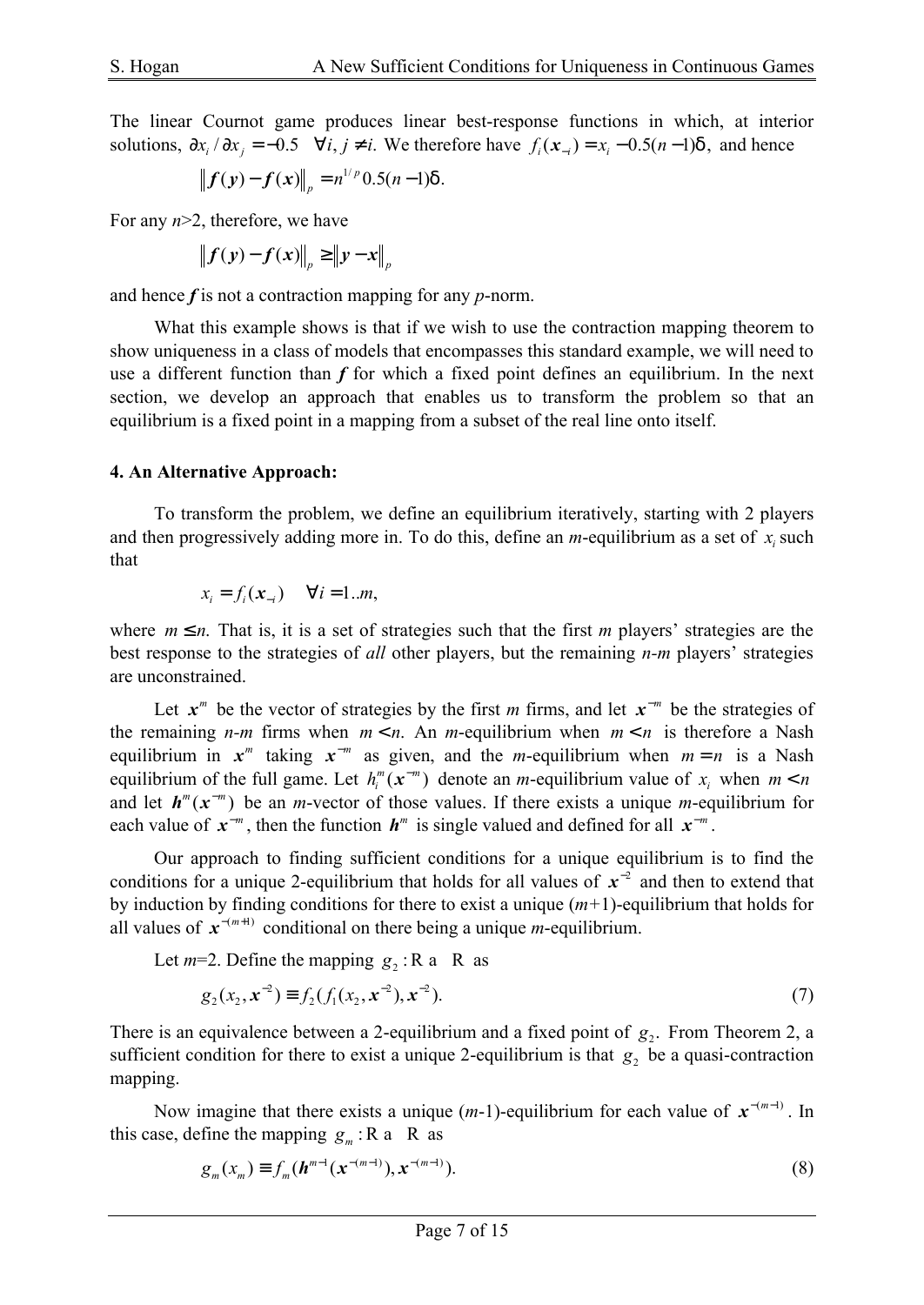Again, there is an equivalence between an *m*-equilibrium and a fixed point of  $g_m$ , and so a sufficient condition for there to exist a unique *m*-equilibrium given  $x^{-m}$  is that  $g_m$  be a quasicontraction mapping.

#### **Definition 4:**

We say that *f* exhibits an "iterative quasi-contraction mapping" if  $g_m$  exists and is a quasi-contraction mapping for each  $m \in \{2...n\}$ , and that it exhibits an "iterative contraction" mapping" if  $g_m$  exists and is a contraction mapping for each  $m \in \{2...n\}$ .

The main result of this paper is then

#### **Theorem 4:**

If the best-response functions *f* exhibit an iterative quasi-contraction mapping, then the game has a unique Nash equilibrium.

#### **Proof:**

As we have shown, if  $g_2$  is a quasi-contraction mapping, there exists a unique 2equilibrium for all values of  $x^{-2}$ . If there exists a unique  $(m-1)$ -equilibrium for all values of  $x^{-(m-1)}$  then  $g_m$  exists, and if  $g_m$  is a quasi-contraction mapping, there exists a unique *m*equilibrium. By induction, then, if  $g_m$  is a quasi-contraction mapping for each  $m \in \{2...n\}$ , then there must exist a unique *m*-equilibrium for each *m*, and hence a unique equilibrium for the full game.

Ω

Now imagine that each of the  $g_m$  is a full contraction mapping so that repeated applications of  $g_m$  will generate convergence to the unique fixed point. This does not imply that the full equilibrium would be stable in the way it would be if  $f$  were a contraction mapping.<sup>2</sup> It does, however, that imply a numerical solvability using the best-response functions in the following sense. First, note that the 2-equilibrium can found iteratively by alternately adjusting player 1's strategy to that of player 2 and vice versa. Then, if the *m*equilibrium is iteratively solvable by sequentially adjusting each of the first *m* player's strategies to be on his best-response functions, and if  $g_{m+1}$  is a contraction mapping, then the (*m*+1)-equilibrium is iteratively solvable by adjusting the *m*-equilibrium to  $x_{m+1}$  and then  $x_{m+1}$ to the  $h^m$  and so on. Iterative solveability is perhaps not the most useful property one might desire of an equilibrium, but it is essentially a free result.

#### **5. Sufficient Conditions with Calculus.**

 $\overline{a}$ 

The analysis of the previous section gives sufficient conditions for uniqueness and iterative solvability that derive from our sequential approach. They are not, however,

<sup>2</sup> This can be seen from the example in Section 3, for which the equilibrium is not stable, but for which, as will be shown in Section 6, each of the  $g_m$  is a contraction mapping.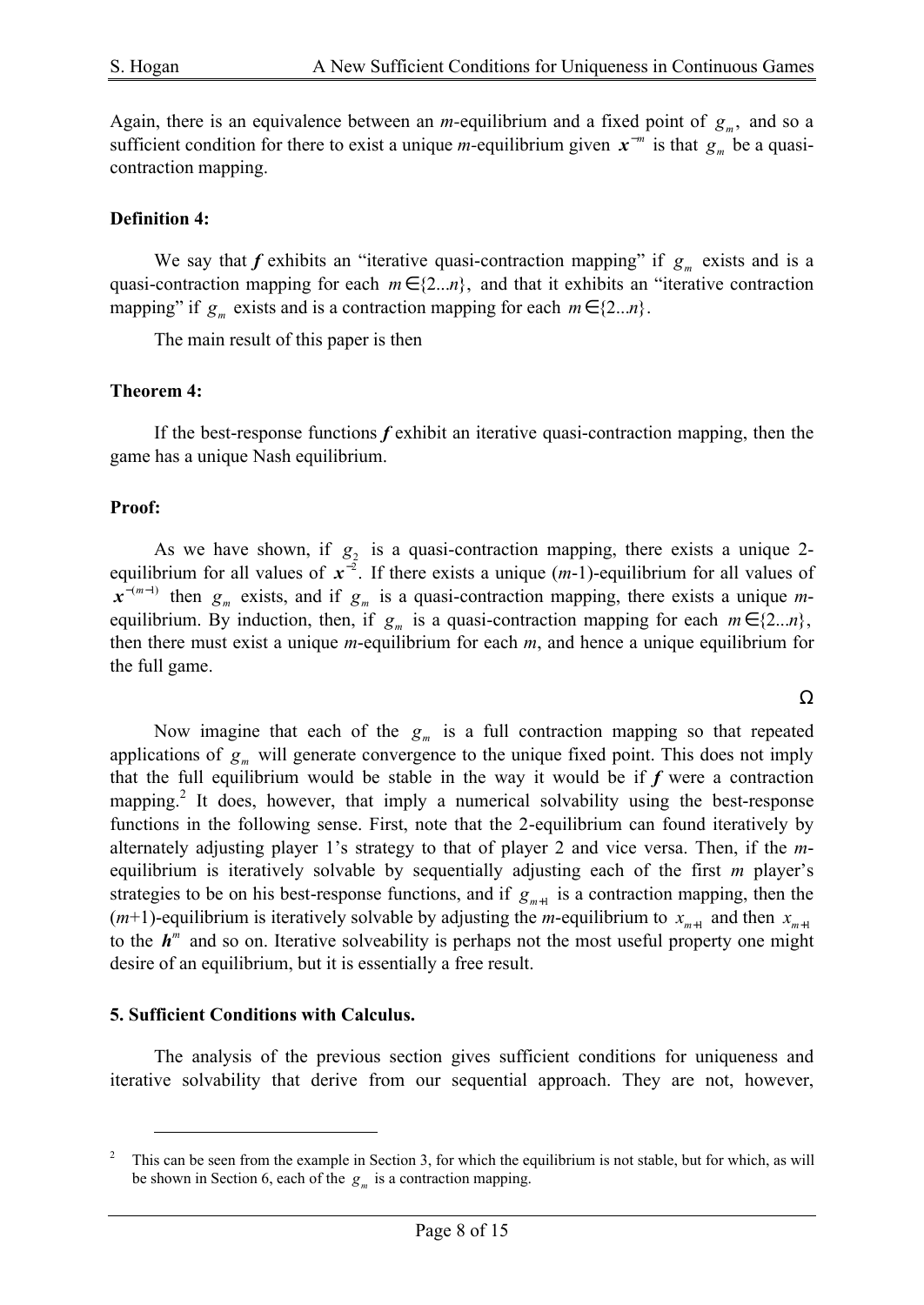particularly user friendly. For that, we would like to express the conditions in terms of the slopes of the best-response functions.

To do this let *J* be the *nxn* Jacobean matrix of *f* with elements  $J_{ii}$ , so that

$$
J_{ij} = \frac{\partial f_i}{\partial x_j}, \quad \forall j \neq i, \forall i, \text{ and } J_{ii} = 0 \quad \forall i.
$$

That is, *J* is the matrix of slopes of the best-response functions of each player with respect to the strategies of each other player.

Let  $A_n$  be the *nxn* matrix,  $A_n = I_n - J$ , where  $I_n$  is the *nxn* identity matrix. Finally, let  $J_m$  and  $A_m$  be the *mxm* matrices comprising the first *m* rows and first *m* columns of *J* and  $A_n$ , respectively (that is, the principal minors of order  $m$  of  $J$  and  $A<sub>n</sub>$ ). The derivatives of the functions  $g_m$  can be expressed in terms of the determinants of the  $A_m$  as follows:

#### **Theorem 5:**

If  $g_m$  exists, then

$$
\frac{dg_m}{dx_m} = 1 - \frac{|A_m|}{|A_{m-1}|}.
$$
\n(9)

#### **Proof:**

Note that

$$
|A_1|=1
$$
, and  $|A_2|=1-\frac{\partial f_2}{\partial x_1}\cdot\frac{\partial f_1}{\partial x_2}$ ,

and, from Equation (7),

$$
\frac{dg_2}{dx_2} = \frac{\partial f_2}{\partial x_1} \cdot \frac{\partial f_1}{\partial x_2},
$$

so Equation (9) holds for *m*=2.

For *m*>2, we have from Equation (8) that

$$
\frac{d\mathbf{g}_m}{dx_m} = \sum_{i=1}^{m-1} \frac{\partial f_m}{\partial x_i} \cdot \frac{\partial h_i^{m-1}}{\partial x_m}.\tag{10}
$$

Define  $A_{C_m}$  as the column vector containing the first *m*-1 elements of the *m*'th column of *A*, and define  $A_{Rm}$  similarly as the row vector containing the first  $m-1$  elements of the  $m$ 'th row of *A*, so that *A<sup>m</sup>* is the partitioned matrix

$$
A_m = \begin{bmatrix} A_{m-1} & A_{Cm} \\ A_{Rm} & 1 \end{bmatrix}.
$$

We can then rewrite Equation (10) as

$$
\frac{d\mathbf{g}_m}{dx_m} = -A_{Rm} \frac{\partial \boldsymbol{h}^{m-1}}{\partial x_m}.
$$
\n(11)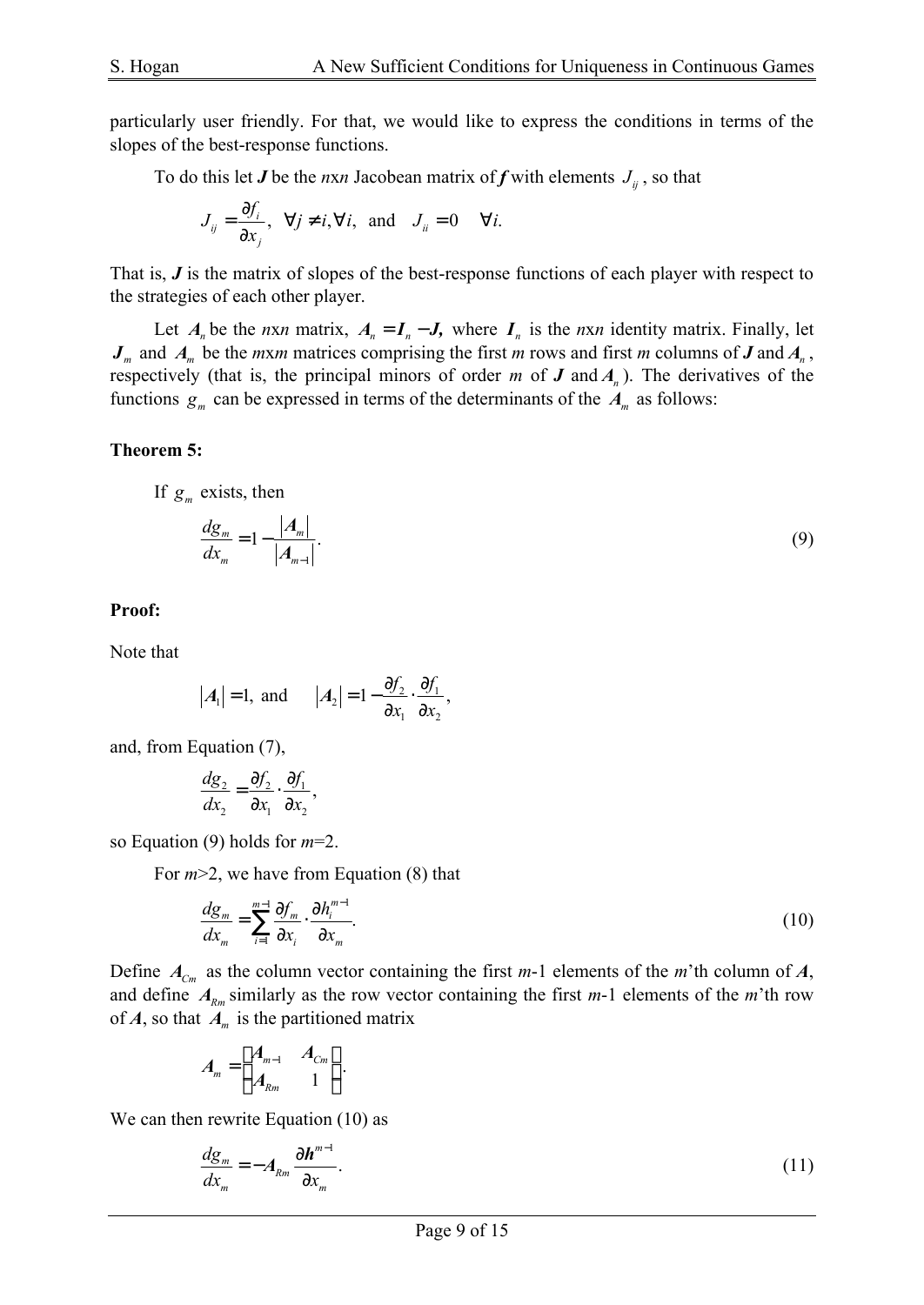The  $h_i^{m-1}$  variables are defined by the fixed point in the *m*-equilibrium

$$
h_i \equiv f_i(\boldsymbol{h}^{m-1}, \boldsymbol{x}^{-m}) \qquad \forall i \leq m-1.
$$

Total differentiation yields

$$
\frac{\partial h_i^{m-1}}{\partial x_m} = \sum_{j=1}^{m-1} \frac{\partial f_i}{\partial h_j} \cdot \frac{\partial h_j^{m-1}}{\partial x_m} + \frac{\partial f_i}{\partial x_{m+1}}.
$$

In matrix notation this gives

$$
\frac{\partial \boldsymbol{h}^{m-1}}{\partial x_m} = \boldsymbol{J}_m \frac{\partial \boldsymbol{h}^{m-1}}{\partial x_m} - \boldsymbol{A}_{Cm}
$$

$$
\Rightarrow \frac{\partial \boldsymbol{h}^{m-1}}{\partial x_m} = -\boldsymbol{A}_{m-1}^{-1} \boldsymbol{A}_{Cm}
$$

so Equation (11) becomes

$$
\frac{d\mathbf{g}_m}{dx_m}=A_{Rm}A_{m-1}^{-1}A_{Cm}.
$$

Finally, note that

$$
A_{Rm}A_{m-1}^{-1}A_{Cm}=1-\frac{|A_m|}{|A_{m-1}|},
$$

which gives us Equation  $(9)^3$ 

Ω

The conditions for an iterative quasi-contraction mapping can now be stated in terms of the determinants of the  $A_m$  matrices:

#### **Theorem 6:**

 $\overline{a}$ 

a) If there is an ordering of players, indexed by 1..n, such that for some  $e \in (0,1)$ 

$$
|A^m| \geq e > 0 \quad \forall m \in \{2..n\} \tag{12}
$$

then the best-response function exhibits an iterative quasi-contraction mapping.

b) If, in addition, we have

$$
\frac{|A^m|}{|A^{m-1}|} \le 2 - e < 2 \quad \forall m \in \{2..n\}.\tag{13}
$$

<sup>3</sup> This is a special case of the general result for partioned matrices that

$$
\begin{vmatrix} A & C \\ B & D \end{vmatrix} = |A||D - BA^{-1}C|
$$

for square matrices *A* and *D*, where *A* is non-singular.For a proof of this result, see, for example, Rao (1965, p28).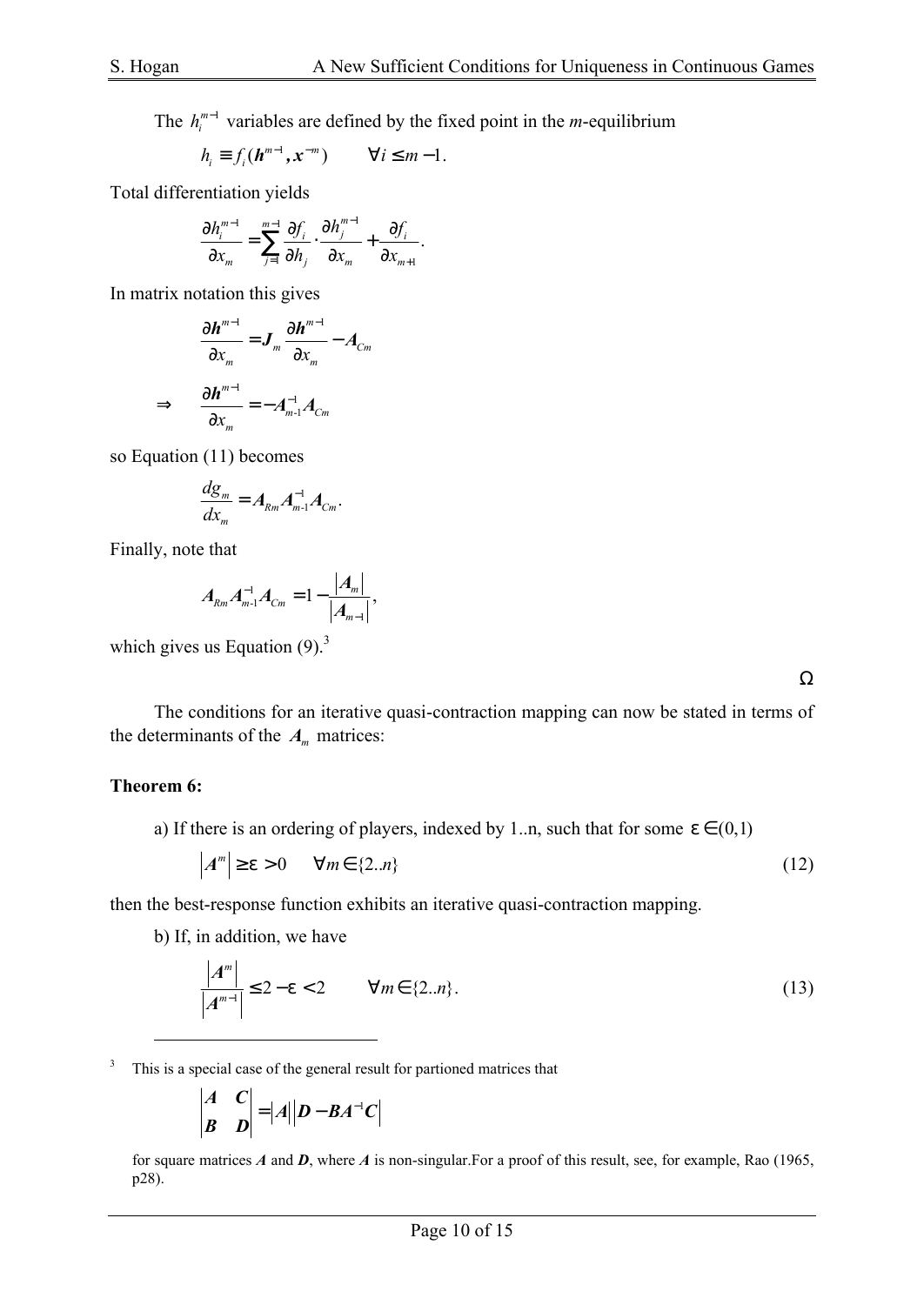Ω

then the best-response function exhibits an iterative quasi-contraction mapping.

#### **Proof:**

Follows automatically from Theorems 3 and 4.

Condition (12) gives the general uniquness condition of this paper—that the game has a unique equilibrium if the matrix *I-J* is positive definite. In the remainder of the paper, we show that this condition encompasses and extends existing uniqueness conditions.

#### **6. Relationship to Other Uniqueness Conditions.**

#### *A. Rosen's Theorem:*

The best-known paper providing a generic set of sufficient conditions for games of the form analysed here is Rosen (1965). Rosen considers a very general game structure in which the strategy space for any player can be conditional on the strategy chosen by another (as could happen in a coalition game). In the special case, however, where the player's strategy spaces are orthogonal to each other, i.e. the class of games considered in this paper, Rosen's sufficient condition is that as follows:

*If there exists a diagonal matrix R, with diagonal terms*  $r_i > 0$  $\forall i$  *such that the symmetric matrix*  $(RA) + (RA)'$  *is positive definite, then there is a unique equilibrium.* 

The main result of this paper is more general than this in two ways. First, when *n*>2, it is possible to construct examples where the conditions for Theorem 6 holds but not Rosen's theorem. (When  $n=2$ , the matrix conditions are equivalent.) Second, Rosen first establishes existence by means of the Kakutani fixed-point theorem, and thus requires each player's strategy space be bounded, closed and convex, none of which are required by the version of the contraction mapping theorem used here.

#### *B. Cournot Games.*

There are many papers giving conditions for uniqueness in a Cournot quantity-setting game. These include Szidarovszky and Yakowitz (1977), Gaudet and Salant (1991), and Long and Soubeyran (2000). All three of these papers provide conditions which imply that the bestresponse functions of firms are negatively sloped, along with other conditions required to bound the set of prices over which demand is positive. As shown by the following, theorem, by using the general uniqueness theorem in this paper, one only needs to require nonpositively-sloped best-response functions; the bounding conditions are not necessary.

#### **Theorem 7:**

Let  $A_n$  be a square matrix with  $a_{ii} = 1 \,\forall i$  and

$$
a_{ij} = a_i \in (-1,0] \ \forall j \neq i, \ \forall I.
$$

Then  $|A_N| > 0$ .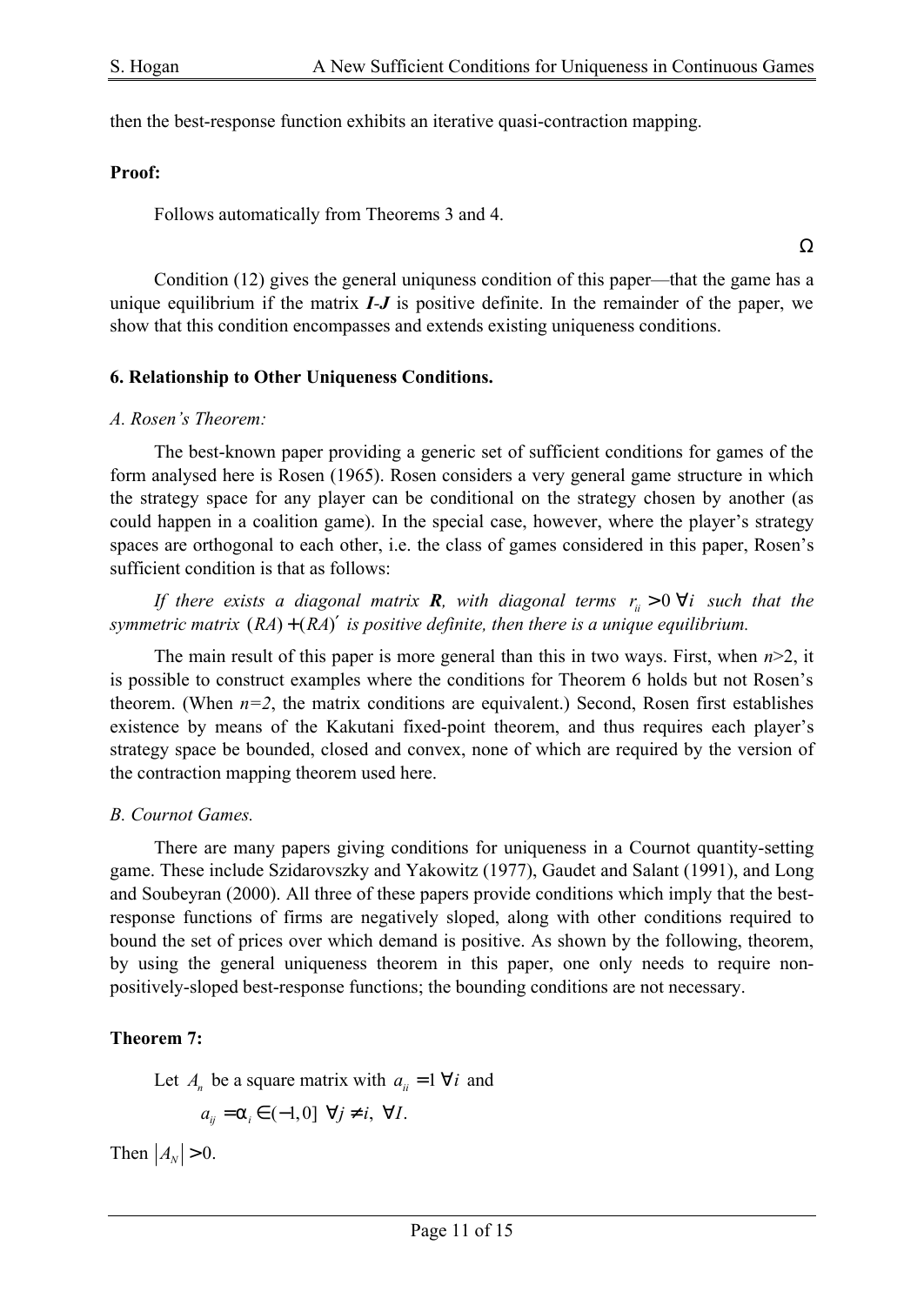#### **Proof:**

Given in the Appendix .

Ω

### *C. Row-Sum Conditions:*

Cachon and Netessine (2004) show that a sufficient condition for the aggregate bestresponse function, *f***,** to exhibit a contraction mapping is that

$$
\sum_{j\neq i} \left| \frac{\partial f_i}{\partial x_j} \right| < 1 \qquad \text{or} \qquad \sum_{i \neq j} \left| \frac{\partial f_j}{\partial x_i} \right| < 1.
$$

That is, *f* exhibits a contraction mapping if the sum of the absolute values of the off-diagonal elements in the Jacobean matrix be less than one in each row or in each column. This result is established by showing that a function has a contraction mapping if the largest eigenvalue of the Jacobean matrix is less than one, and then using a result of Horn and Johnson (1996), that this will hold if the maximum row sum or the maximum column sum is less than one. Although this approach is very different from ours, it is easy to show that this condition meets our requirement for there to be an iterative quasi-contraction mapping:

#### **Theorem 8:**

Let 
$$
A_n
$$
 be a square matrix with  $a_{ii} = 1 \forall i$  and  $\sum_{j \neq i} |a_{ij}| < 1$ . Then  $|A_m| > 0 \forall m \leq n$ .

#### **Proof:**

Given in the Appendix.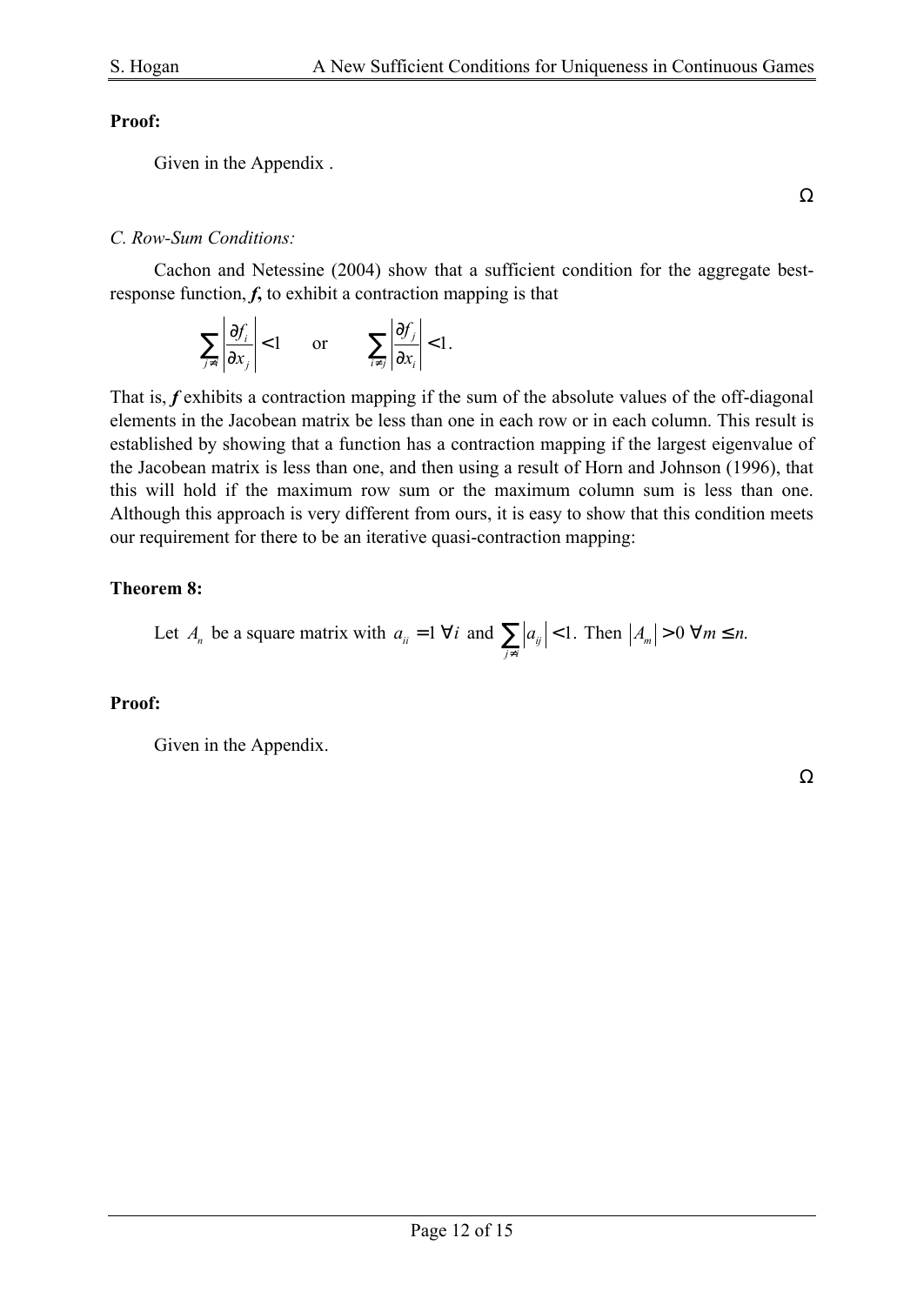# **References:**

- Cachon, G. and S. Netessine (2004), "Game Theory in Supply Chain Analysis", in *Supply Chain Analysis in the E-Business Era*, D. Simchi-Levi, S.D. Wu and M. Shen, Eds., Kluwer.
- Gaudet, G. and S. W. Salant (1991), "Uniqueness of cournot equilibrium: New results from Old Methods", *Review of Economic Studies*, 58(2): 399–404.
- N. V. Long and A. Soubeyran (2000), "Existence and Uniqueness of Cournot Equilibrium: A Contraction Mapping Approach", Economic Letters. 2000, Vol.67: 345-8.
- Rao, C.R. (1965), *Linear Statistical Inference and its Applications.* John Wiley and Sons: New York.
- Rosen, J.B. (1965), "Existence and uniqueness of equilibrium points for concave N-person games", *Econometrica*, Vol.33: 520-33.
- Szidarovszky, F. and Yakowitz, S. (1977), "New Proof of the Existence and Uniqueness of the Cournot Equilibrium". *International Economic Review*, 18:787-89.
- Takayama, A. (1985), *Mathematical Economics* 2<sup>nd</sup> edition, Cambridge University Press: Cambridge.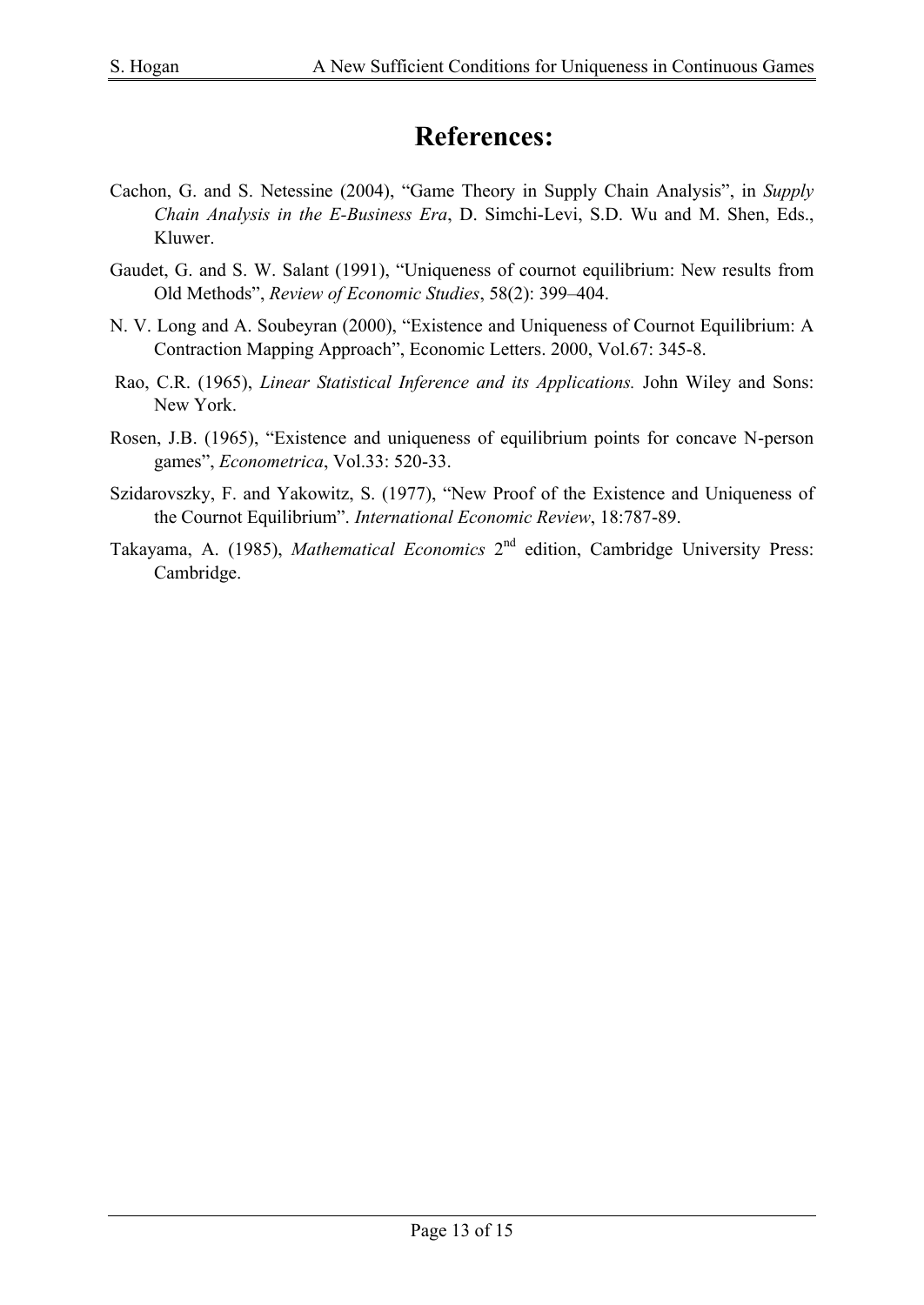# **Appendix**

#### *A. Proof of Theorem 7.*

Let  $\Omega_n$  be the set of *nxn* matrices,  $A_n$ , satisfying the following properties:

a)  $a_{ii} = 1 \ \forall i$ 

b) 
$$
\exists \overline{a} \in (0,1)
$$
 s.t.  $a_{ij} = a_i \in [0,\overline{a}] \quad \forall i, i \neq j$ ,

We want to show that

$$
|A_n|>0\qquad \forall A_n\in\Omega_n.
$$

#### **Proof:**

The proof is by induction. The proposition is clearly true for *n*=1 and *n*=2. Now assume that there is some  $\bar{n} > 2$  such that the proposition holds for all  $n < \bar{n}$ , we will show that it then holds for  $n = \overline{n}$ .

First note that if  $a_i = 0$  for any i, then  $|A_n| = |A_n^{-(i,i)}|$ , and, since  $A_n \in \Omega_n \Rightarrow A_n^{-(i,i)} \in \Omega_{n-1}$ , the result holds by the induction assumption. We shall therefore only consider the case where  $a_i > 0 \ \forall i.$ 

Now define the matrix  $B_m(A_n, b_m)$ , which is derived from some *nxn* matrix,  $A_n$ , by replacing  $a_{mn}$  with  $b_m$ . The determinant of this matrix is

$$
|B_m(A_n, b_m)| = |A_n| - (a_{mm} - b_n)|A_n^{-(m,m)}|.
$$

We can show the following result:

### **Lemma 1:**

If  $|A_m| > 0$  for all  $A_m \in \Omega_m$ , for all  $m \le n$ , then  $|B_m(A_m, a_m)| \ge 0 \ \forall A_m \in \Omega_m$ .

That is, changing the diagonal term in the bottom row from unity to be the same as the other *m*-1 terms in that row will not change the sign of the determinant of the matrix from positive to negative.

### **Proof:**

The proof is by contradiction. Assume that  $|B_m(A_m, a_m)| < 0$ . Note that

$$
|B(A_m, b_m)| = |A_m| - (1 - b_m)|A_{m-1}|.
$$

Since  $|A_{m-1}|$  is positive by assumption,  $|B(A_m, 1, b_m)|$  is continuous and monotone increasing in  $b_m$ . Further, since  $|B(A_m, 1, 1)| \ge 0$ , by the intermediate value theorem there must exist some  $\hat{b}_m^m \in (a_m, 1)$  such that  $\left| B(A_m, 1, \hat{b}_m) \right| = 0$ . Now multiply the *mth* row of  $B(A_m, 1, \hat{b}_m)$  by  $1/\hat{b}_m$ . Since  $\hat{b}_m$  is positive, this leaves the sign of the determinant unchanged. But it produces a matrix that has exactly the form we are considering and so must have a positive determinant. This establishes the contradiction.

,